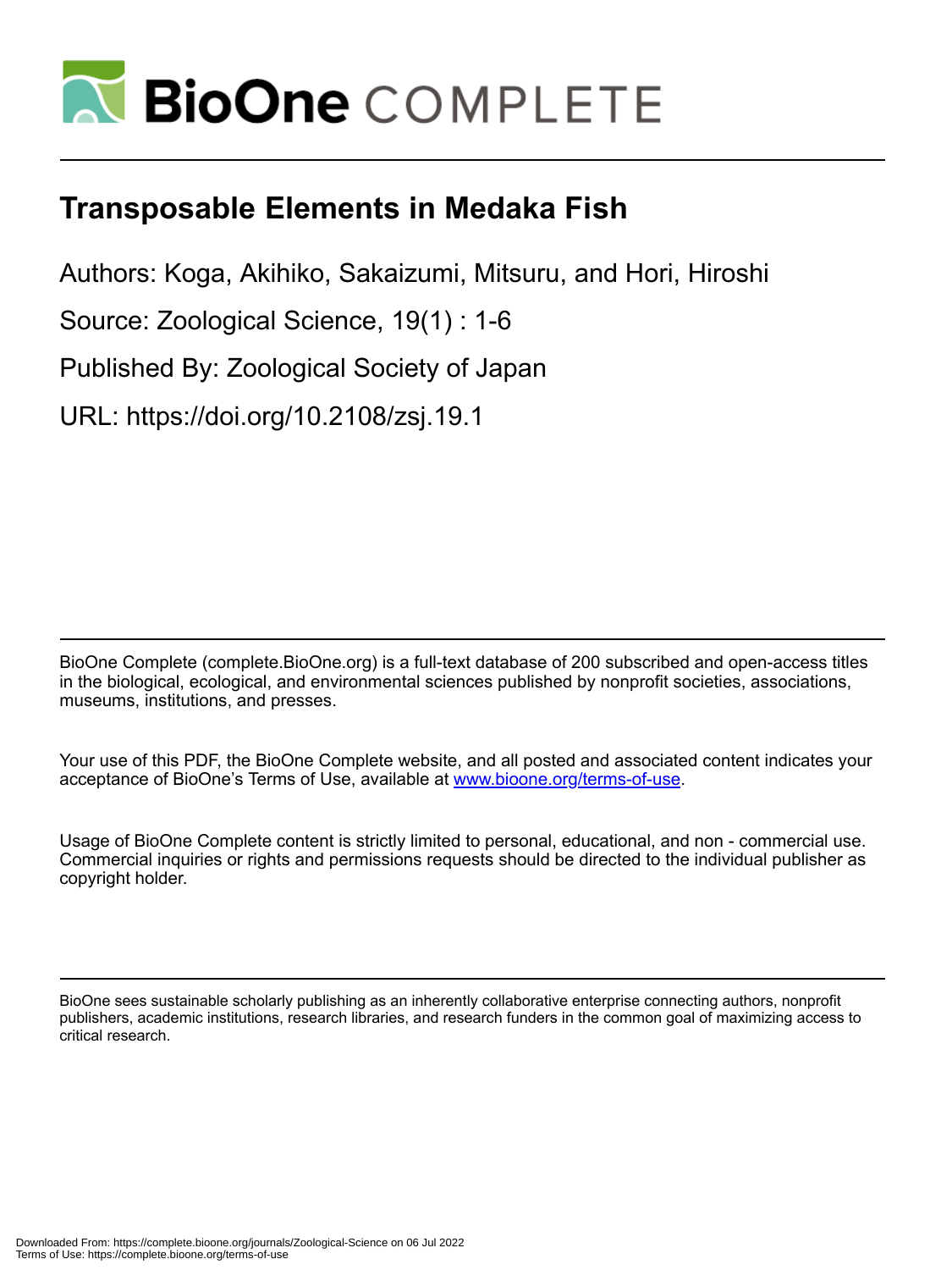### **[REVIEW]**

## **Transposable Elements in Medaka Fish**

Akihiko Koga<sup>1\*</sup>, Mitsuru Sakaizumi<sup>2</sup> and Hiroshi Hori<sup>1</sup>

1 *Division of Biological Sciences, Graduate School of Science, Nagoya University, Nagoya 464-8602, Japan* 2 *Department of Environmental Science, Faculty of Science, Niigata University, Niigata 950-2181, Japan*

**ABSTRACT**—DNA-based transposable elements appear to have been nearly or completely inactivated in vertebrates. Therefore the elements of the medaka fish *Oryzias latipes* that still have transposition activity provide precious materials for studying transposition mechanisms, as well as the evolution, of transposable elements in vertebrates. Fortunately, the medaka fish has a strong background for genetic and evolutionary studies. The advantages of this host species and their elements, together with results so far obtained, are here described.

**Key words:** transposable elements, medaka fish, evolution, biotechnology

#### **DNA-based transposable elements**

Four major classes of transposable elements are known: viral family retrotransposons, long interspersed nuclear elements (LINEs), short interspersed nuclear elements (SINEs) and DNA-based transposable elements. The last class, also called terminal-inverted-repeat elements, is different from the others in that elements move directly from DNA to DNA, that is, without forming RNA intermediates. The enzyme that is central or solely required for their transposition reaction is called a transposase and is considered to act mainly on their terminal and/or subterminal regions. Transposable elements are present in multicopies in host genomes and, in many cases, albeit not all, autonomous copies exist including a gene for their own transposase. Copies that do not carry the transposase gene or carry an imperfect gene are called nonautonomous copies, these being thought to be produced from autonomous copies by errors during transposition or subsequent mutational sequence changes. As long as the transposase cannot distinguish autonomous from nonautonomous copies, which so far appears to be true, the evolutionary scenario they would be expected to follow is first increase in frequency of nonautonomous elements, subsequent loss of transposition activity, and ultimate extinction from the host genome (cf. Lohe *et al.,* 1995; Hartl *et al.,*

\* Corresponding author: Tel. +81-52-789-2506; FAX. +81-52-789-2974. E-mail: koga@bio.nagoya-u.ac.jp 1997).

Several DNA-based transposable elements have been identified in vertebrates, analogous to many other organisms. However, autonomous copies are exceedingly rare, which suggests the situation where most vertebrate DNAbased elements are in the final or nearly the final stage of the scenario described above. Inferences from the results of the human genome sequencing project are consistent with this view (cf. International Human Genome Sequencing Consortium 2001). For studying transposition mechanisms, as well as evolution, the few elements in teleost fishes demonstrated or suggested to be still active offer unique materials. The authors have been working on identification and examination of active elements of the medaka fish *O. latipes*. The present review describes results so far obtained on various aspects of medaka fish transposable elements, such as structure, transposition mechanisms, evolution and application to biotechnology.

#### **Medaka fish**

The medaka fish is a freshwater teleost native to Eastern Asia, including China, Japan and Korea. It is, together with zebrafish, a superior model animal for vertebrate genetics and developmental biology because of its small genome size (800 Mb), small body size (4 cm), short generation time (3 months), high reproductive rate (10 to 20 eggs per female every day) and transparent egg chorion (Iwamatsu 1997; Ishikawa 2000; Packer 2001; also see Medakafish Home-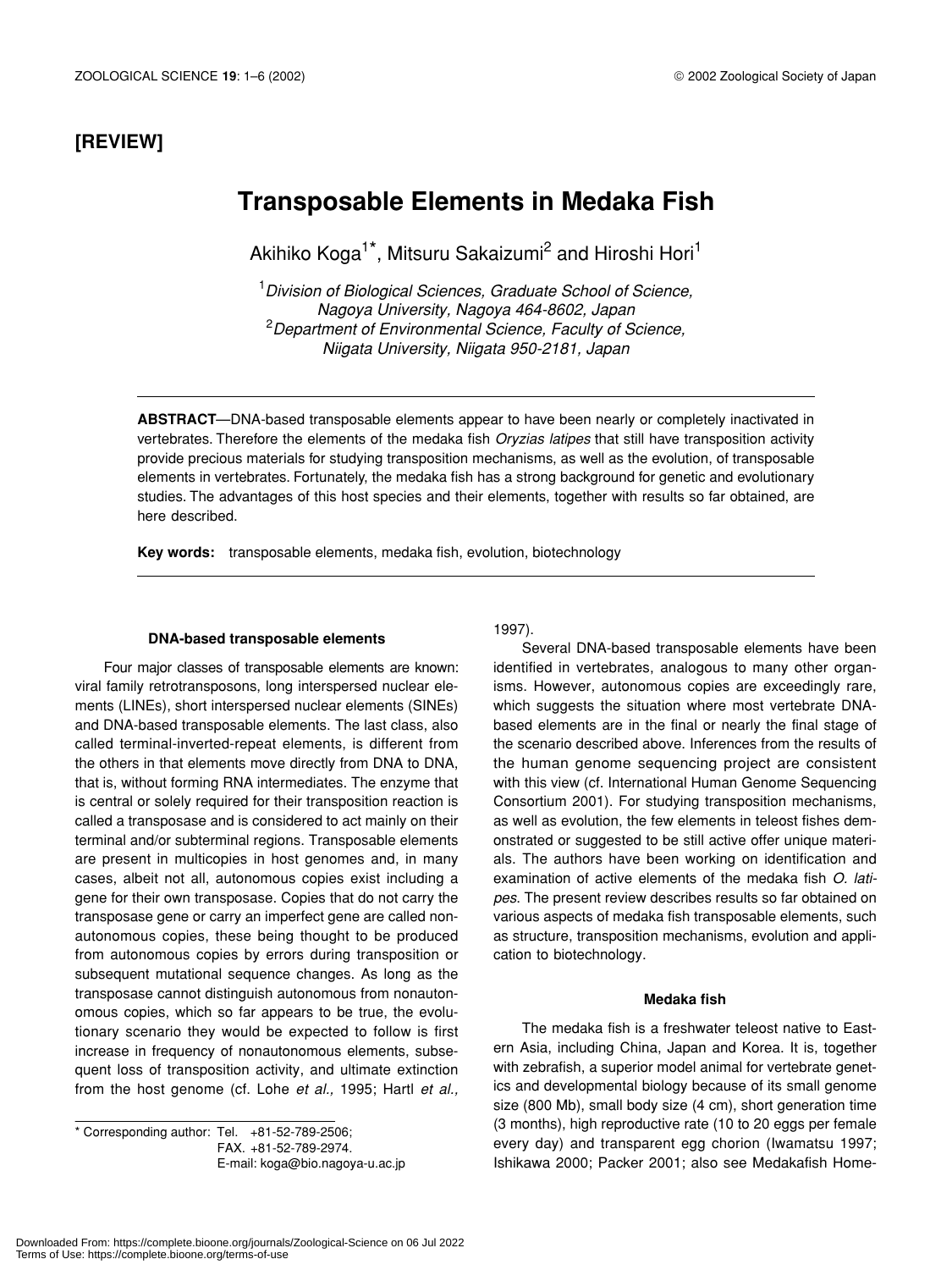page at http://biol1.bio.nagoya-u.ac.jp:8000/). In addition, a strain having completely transparent bodies has recently been generated by accumulating deficient alleles at several pigmentation loci (Wakamatsu *et al.,* 2001). Another remarkable advantage is the in-depth knowledge of closely related fishes. Fourteen species are so far identified in the genus Oryzias and their detailed phylogenetic relationship is known (Naruse *et al.,* 1993; Naruse, 1996; Koga *et al.,* 2000). This provides a strong basis for evolutionary studies comparative to that in the *melanogaster* species subgroup of Drosophila. A great amount of genetic variation is known to exist not only among but also within species (Sakaizumi *et al.,* 1983) and many inbred strains reflecting geographic differences have been prepared (Hyodo-Taguchi and Sakaizumi, 1993). In relation to identifying active transposable elements, a useful infrastructure is provided by the collection of various body color mutant lines available mainly due to the efforts of Hideo Tomita of Nagoya University. His professional experience and patience have allowed identification of various genetic variants of the medaka fish and establishment of mutant lines. These are all spontaneous mutations and still maintained in Nagoya and at other institutions (Tomita, 1975, 1992).

#### **The** *Tol1* **element**

There are several different albino mutants in Tomita's collection. He was convinced (personal communication) that some of them are due to defective tyrosinase genes. Tyrosinase is the key enzyme in melanin biosynthesis. Because structural analysis of spontaneous mutant genes has long been the main procedure for identifying new transposable elements, we first cloned the wild-type tyrosinase gene of the medaka fish (Inagaki *et al.,* 1994) and then examined its structure in candidate albino strains. The *Tol1* element (transposable element of *Oryzias latipes*, 1; GenBank accession number D42062) was found as a result of this analysis. It had been inserted in the first exon of the tyrosinase gene, making the gene nonfunctional (Koga *et al.*, 1995).

The particular *Tol1* copy found in the tyrosinase gene was denoted *Tol1-tyr*. It is 1.9 kb in length, carries terminal inverted repeats of 14 bp, and is flanked by an 8-bp target site duplication (Fig. 1.). No meaningful open reading frame (ORF) is evident in *Tol1-tyr*. Mainly for this reason, it is not clear which other transposable elements *Tol1* is related to. We have estimated the copy number of *Tol1* to be about 80 per diploid genome (Koga *et al.,* 1995).

While the human tyrosinase gene is more than 70 kb in length (Ponnazhagan *et al.,* 1994), that in the medaka fish is as small as 5 kb, primarily because of the smaller sizes of introns (Inagaki *et al.,* 1998). The entire defective gene of the albino strain, containing the 1.9-kb *Tol1* copy, is within the carrying capacity of a lambda phage vector. We obtained such a clone and replaced a small part of the first exon, in which *Tol1* is included, with the corresponding region of the wild-type gene. Introduction of this modified clone into fertilized eggs of the albino strain resulted in melanin pigmentation in the skin of hatched fish. There was no nucleotide sequence difference in the manipulated region between the wild-type and the defective genes, except for the *Tol1* insertion and its flanking target site duplication (unpublished). These results indicate that the particular *Tol1* insertion event in the tyrosinase gene is not so old as to lead to accumulation of other mutations on the already defective tyrosinase gene. In other words, *Tol1* is, or was until recently, active with respect to transposition.

More direct evidence for its transposition activity has recently been obtained. We exposed embryos of the albino strain to UV, and conducted PCR with a pair of primers encompassing the *Tol1* insertion point. The length of a major PCR product was longer by 1.9 kb than the product with a wild-type fish. However, in some cases, minor products of a length identical, on agarose gels, to the wild-type form were observed. Cloning and sequencing of these products revealed excision footprints, remnants of *Tol1* terminal regions or loss of nucleotides originally belonging to the



**Fig. 1.** Nucleotide sequences of *Tol1* and *Tol2* terminal regions. *Tol1-tyr* and *Tol2-tyr* are specific copies of *Tol1* and *Tol2*, respectively, inserted in the tyrosinase gene. Nucleotide sequences of their terminal regions are shown in uppercase letters. *Tol1* has terminal inverted repeats of 14 bp each and *Tol2* carris terminal inverted repeats of 17 bp and 19 bp, indicated by underlining. The sequences of the tyrosinase gene are shown in lowercase letters. Both elements are flanked by 8-bp target site duplications indicated by boldface letters.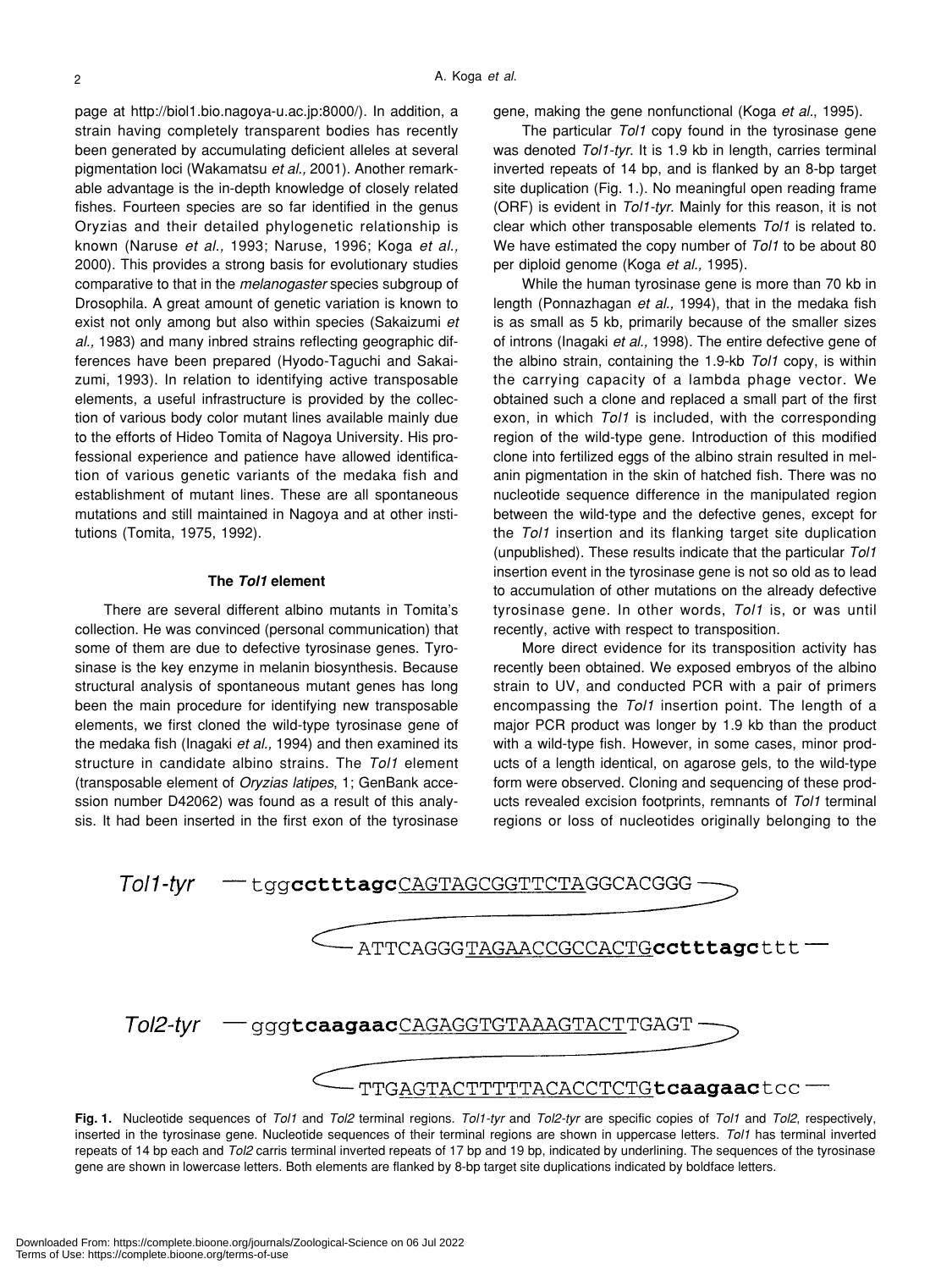tyrosinase gene (unpublished). Such footprints are observed with many DNA-based transposable elements (cf. Pohlman *et al.,* 1984; Bryan *et al.,* 1990).

From the above results, an autonomous copy that is



**Fig. 2.** Distribution of *Tol1* among species. Phylogenetic trees with nucleotide sequence data were constructed by Naruse *et al.* (1993) and Naruse (1996). The scheme was redrawn from these references for the nine species examined. Genomic Southern blot hybridization to examine the distribution of *Tol1* among species was conducted as described (Koga *et al.,* 1995), using the entire *Tol1-tyr* element as probe. The species names are abbreviated with their first three letters. Hybridization signals are not evident in the the lane for *O. mekongensis* on this autodiagram, but longer exposure revealed about ten bands. Along the left margin are indicated the sizes and mobilities of the size marker DNA fragments.

presumed to carry a transposase gene would be expected to be present somewhere in the genome. However, no such copy has been detected among more than 20 copies we have so far cloned and sequenced.

*Tol1* occurs in seven of the nine Oryzias species we have examined by genomic Southern blot analysis (Fig. 2). The probe used was the 1.9-kb entire *Tol1-tyr* copy cloned from the medaka fish *O. latipes*. Hybridization signals became weaker with the phylogenetic distance from *O. latipes*, with the exception of *O. mekongensis*. This result suggests that *Tol1* was present in the common ancestor of the Oryzias species. We have also conducted more analytical Southern blot experiments, in which different parts of the 1.9-kb *Tol1* copy were used separately as probes. We observed several species-specific structures. For example, a central 0.4-kb region of *Tol1-tyr* hybridized to virtually all *Tol1* copies in *O. latipes* but did not produce any hybridization signals with *O. javanicus*, indicating that all the *Tol1* copies of the latter species lack this portion (unpublished). These results suggest that, although *Tol1* appears to be an ancient resident in the genus Oryzias, its transposition occurred after species divergence.

#### **The** *Tol2* **element**

*Tol2* was identified by the same approach, as adopted for *Tol1*, in a different albino strain, that is, a different tyrosinase allele (Koga *et al.,* 1996; GenBank D84375). It had been inserted in the last, fifth exon of the tyrosinase gene. It is 4.7 kb in length, carries terminal inverted repeats of 17 bp and 19 bp, and is flanked by an 8-bp target site duplication (Fig. 1). This element belongs to the *hAT* transposable element family (Calvi *et al.,* 1991; Atkinson *et al.,* 1993) that includes *hobo* of Drosophila, *Activator* of maize and *Tam3* of snapdragon. *Tol2* was directly demonstrated to be active soon after its discovery. We carried out PCR with primers encompassing the *Tol2* insertion point, and PCR products with the same length as the product from the wild-type fish were readily obtained without any treatment such as exposure to UV. In these PCR products, the element was found to have been removed and footprints were observed.

*Tol2* has four ORFs that roughly correspond to four exons making up the mRNA for the *Tol2* transposase (Koga *et al.*, 1999; Koga and Hori, 2000), which catalyzes both excision and insertion of *Tol2*. Microinjection of fish eggs with *in vitro* synthesized mRNA for the transposase triggers transposition of a co-injected *Tol2* clone (Koga and Hori, 2000; Kawakami *et al.,* 2000). This opened a way to the development of a gene transfer vector. We embedded the green fluorescent protein (GFP) gene in *Tol2* and injected this clone into fertilized eggs together with the transposase mRNA. The GFP gene was successfully introduced into the fish genome and transmitted to subsequent generations. Sequencing analysis demonstrated the entire *Tol2* element, including the GFP gene, to have been integrated into the chromosomes through its transposition (Koga *et al.,* 2001).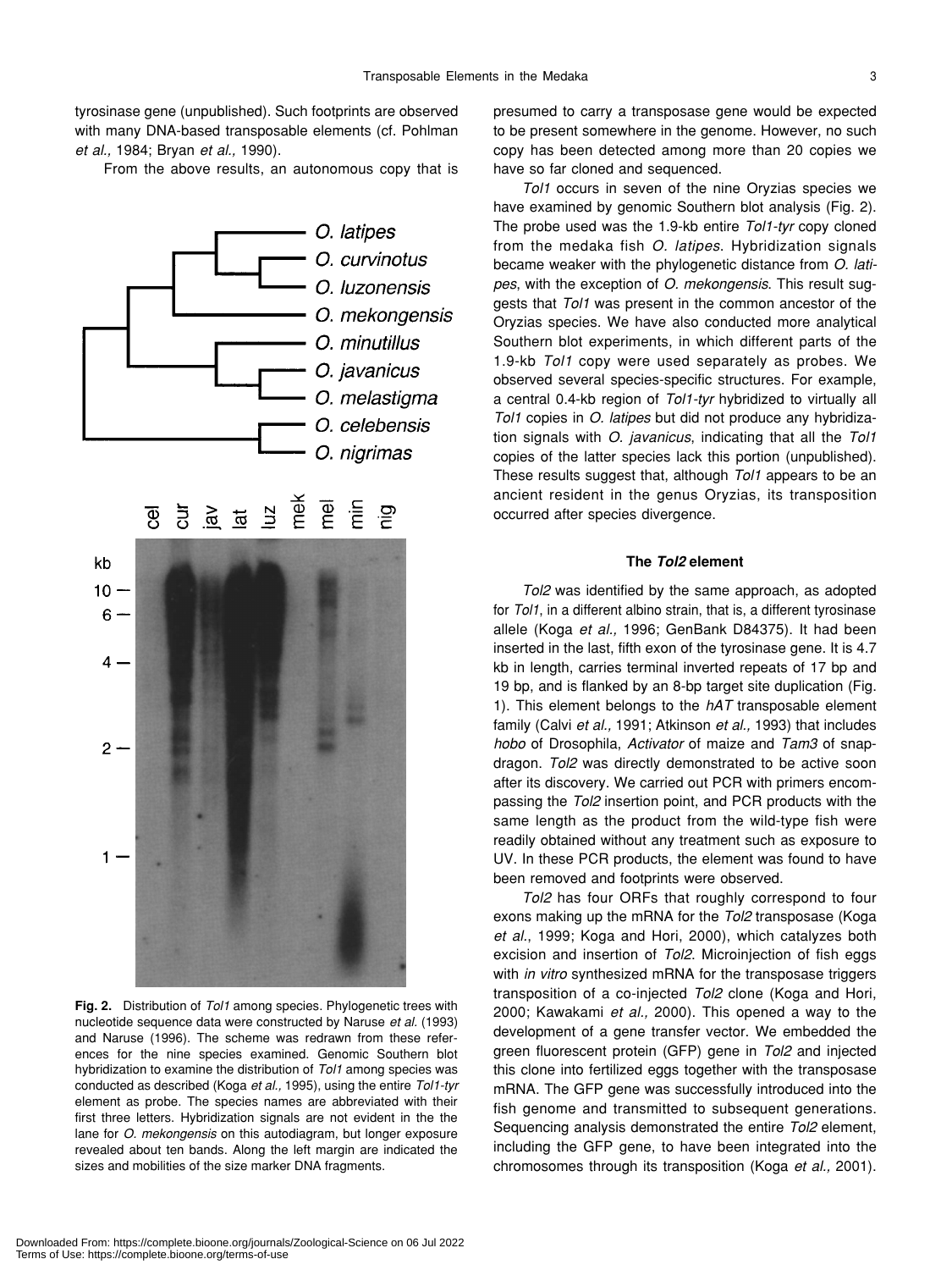The *Tol2* clone, modified to carry the GFP gene and other necessary components, was 9.0 kb in length. Therefore, *Tol2* still retains transposition activity even when it is as large as 9.0 kb. Larger versions are now being tested to determine the limitation in size.

Regarding variation among copies in the genome and the distribution among species, *Tol2* presents a striking contrast to *Tol1*. We examined the presence/absence of *Tol2* in ten Oryzias species and found it only in two, the medaka fish *O. latipes* and the Hainan medaka fish *O. curvinotus*, the latter being an inhabitant of Southern China. These two species are relatively closely related to each other but nucleotide sequence variations exist on their chromosomes. Despite this variation, *Tol2* copies exhibit virtually no nucleotide sequence differences between the species. From results of quantitative analysis, we have proposed that *Tol2* was recently introduced into one of these two species from

the other or into both of them from an unknown source (Koga *et al.,* 2000).

#### **An LINE-like element**

Nonautonomous copies of DNA-based elements are frequently shorter than autonomous copies due to deletion of internal regions. Therefore, a longer copy, if found, can be taken as a candidate for an autonomous copy. We therefore examined length variation of *Tol1* copies randomly collected from genomic libraries of *O. latipes* and *O. curvinotus*. Although no candidate has yet been obtained, a by-product of this search was an LINE-like element inserted in *Tol1*. One of the *Tol1* copies we examined was disrupted by an extra fragment of about 5 kb and this fragment proved to contain ORFs. The longest frame was for 388 amino acids and their sequence exhibited a similarity to that of the



**Fig. 3.** The newly found LINE-like element. The upper dot matrix is for nucleotide sequences (nt) between the genomic fragment containing a *Tol1* copy of *O. curvinotus* (abscissa) and the first found *Tol1* copy of *O. latipes*, *Tol1-tyr* (ordinate). The criterium for matching was a 80% match over a window of 20 nucleotides. The *Tol1* copy of *O. curvinotus* contains an insertion sequence, which is represented by the shaded box. The arrows in the box are included ORFs. The lower dot matrix is for amino acid sequences (aa) between the longest ORF (abscissa) and part of the second ORF of the human L1 element (ordinate). The criterium for matching was a 30% match over a window of 20 amino acids. The human L1 element is quoted from GenBank X52234, and the part used here corresponds to its reverse transcriptase gene region.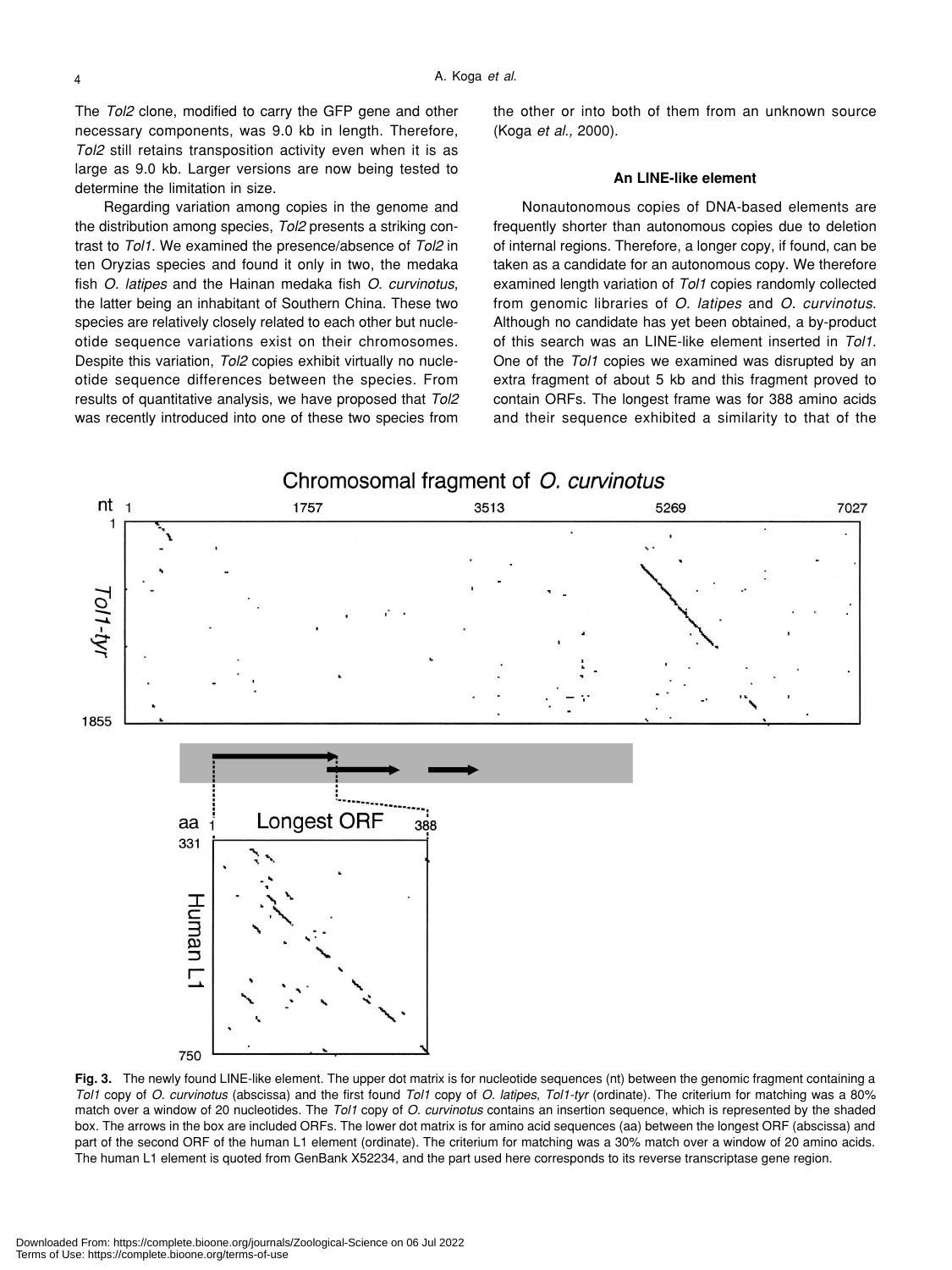reverse transcriptase gene of the human L1 (LINE-1) element (Fig. 3). This insertion sequence is present in multiple copies in the genomes of *O. latipes* and *O. curvinotus*. Because the ORF is not sufficiently long, the sequence is not likely to be a complete copy of LINE. An LINE element called *Swimmer 1* has already been identified in the medaka fish genome (Duvernell and Turner, 1998). The newly found LINE-like element, however, seems to differ from *Swimmer 1*.

#### **Future studies**

Evidently *Tol1* and *Tol2* are active with respect to transposition. Therefore, these elements can be expected to provide useful genetic tools applicable to vertebrates. In particular, *Tol2* belongs to the *hAT* transposable element family, members of which are widely distributed among organisms, including vertebrates (Esposito *et al.,* 1999; Rubin *et al.,* 2001). We have already demonstrated that *Tol2* works as a gene transfer vector in fish (Koga *et al.,* 2001). We are now trying to develop other types of genetic tools, such as an insertional mutagenesis agent and a cloning tag, first in fish and subsequently in other vertebrates.

The elements are also useful in studying the evolution of transposable elements because *Tol2* seems to be in a very early stage and *Tol1* in a relatively late stage of the probable scenario for transposable elements, and because a strong background for evolutionary studies has already been generated for the medaka fish.

#### **ACKNOWLEDGMENTS**

We owe much to Hideo Tomita of Nagoya University, who passed away in 1998, for his support of our work on transposable elements. Fish samples of various species were provided by H. Hashikawa, M. Sato and S. Susaki of the World Medaka Aquarium at Nagoya City Higashiyama Zoological Garden. This work was supported by grants no. 10216205 to A. K. and no. 11P0201 to H. H. from the Ministry of Education, Culture, Sports, Science and Technology of Japan.

#### **REFERENCES**

- Atkinson PW, Warren WD, O'Brochta DA (1993) The *hobo* transposable element of Drosophila can be cross-mobilized in houseflies and excises like the *Ac* element of maize. Proc Natl Acad Sci USA 90: 9693–9697
- Bryan G, Garza D, Hartl DL (1990) Insertion and excision of the transposable element mariner in Drosophila. Genetics 125: 103–114
- Calvi BR, Hong TJ, Findley SD Gelbert WM (1991) Evidence for a common evolutionary origin of inverted repeat transposons in Drosophila and plants: hobo, Activator, and Tam3. Cell 66: 465–471
- Duvernell DD, Turner BJ. (1998) *Swimmer 1*, a new low-copy-number LINE family in teleost genomes with sequence similarity to mammalian *L1*. Mol Biol Evol 15: 1791–1793
- Esposito T, Gianfrancesco F, Ciccodicola A, Montanini L, Mumm S, D'Urso M, Forabosco A (1999) A novel pseudoautosomal human gene encodes a putative protein similar to *Ac*-like trans-

posases. Hum Mol Genet 8: 61–67

- Hartl DL, Lohe AR, Lozovskaya ER (1997) Modern thoughts on an ancyent marinere: function, evolution, regulation. Annu Rev Genet 31: 337–358
- Hyodo-Taguchi Y, Sakaizumi M (1993) List of inbred strains of the medaka, *Oryzias latipes*, maintained in the Division of Biology, National Institute of Radiological Sciences. Fish Biol J Medaka 5: 29–30
- Inagaki H, Bessho Y, Koga A, Hori H (1994) Expression of the tyrosinase-encoding gene in a colorless melanophore mutant of the medaka fish, *Oryzias latipes*. Gene 150: 319–324
- Inagaki H, Koga A, Bessho Y, Hori H (1998) The tyrosinase gene from medakafish: transgenic expression rescues albino mutation. Pigment Cell Res 11: 283–290
- International Human Genome Sequencing Consortium (2001) Initial sequencing and analysis of the human genome. Nature 409: 860–921
- Ishikawa Y (2000) Medakafish as a model system for vertebrate developmental genetics. Bioessays 22: 487–495
- Iwamatsu T (1997) The Integrated Book for the Biology of the Medaka (in Japanese). Daigaku Kyoiku Publ., Okayama, Japan
- Kawakami K, Shima A, Kawakami N (2000) Identification of a functional transposase of the *Tol2* element, an *Ac*-like element from the Japanese medaka fish, and its transposition in the zebrafish germ lineage. Proc Natl Acad Sci 97:11403–11408
- Koga A. Hori H (2000) Detection of *de novo* insertion of the medaka fish transposable element *Tol2*. Genetics 156: 1243–1247
- Koga A, Hori H, Sakaizumi M (2001) Gene transfer and cloning of flanking chromosomal regions using the medaka fish *Tol2* transposable element. Marine Biotech: in press
- Koga A, Inagaki H, Bessho Y, Hori H (1995) Insertion of a novel transposable element in the tyrosinase gene is responsible for an albino mutation in the medaka fish, *Oryzias latipes*. Mol Gen Genet 249: 400–405
- Koga A, Shimada A, Shima A, Sakaizumi M, Tachida H, Hori H (2000) Evidence for recent invasion of the medaka fish genome by the *Tol2* transposable element. Genetics 155: 273–281
- Koga A, Suzuki M, Inagaki H, Bessho Y, Hori H (1996) Transposable element in fish. Nature 383: 30
- Koga A, Suzuki M, Maruyama Y, Tsutsumi M, Hori H (1999) Amino acid sequence of a putative transposase protein of the medaka fish transposable element *Tol2* deduced from mRNA nucleotide sequences. FEBS Lett: 461: 295–298
- Lohe AR, Moriyama EN, Lidholm DA, Hartl DL (1995) Horizontal transmission, vertical inactivation, and stochastic loss of *mariner*-like transposable elements. Mol Biol Evol 12: 62–72
- Naruse K (1996) Classification and phylogeny of fishes of the genus Oryzias. Fish Biol J Medaka 8**:** 1–10
- Naruse K, Shima A, Natsuda M, Sakaizumi M, Iwamatsu T (1993) Distribution and phylogeny of rice fish and their relatives belonging to the suborder Arianichthyoidei in Sulawesi, Indonesia. Fish Biol J Medaka 5: 11–15

Packer A (2001) Medaka on the move. Nat Genet 28: 302

- Pohlman RF, Fedoroff NV, Messing J (1984) The nucleotide sequence of the maize controlling element Activator. Cell 37: 635–643
- Ponnazhagan S, Hou L, Kwon BS (1994) Structural organization of the human tyrosinase gene and sequence analysis and characterization of its promoter region. J Invest Dermatol 102: 744– 748
- Rubin E, Lithwick G, Levy AA (2001) Structure and evolution of the *hAT* transposon superfamily. Genetics 158: 949–957
- Sakaizumi M, Moriwaki K, Egami N. (1983) Allozymic variation and regional differentiation in wild populations of the fish *Oryzias latipes*. Copeia 2: 311–318
- Tomita H (1975) Mutant genes in the medaka. In: Medaka (Killifish): Biology and Strains, T. Yamamoto, ed. Yugakusha Publ.,